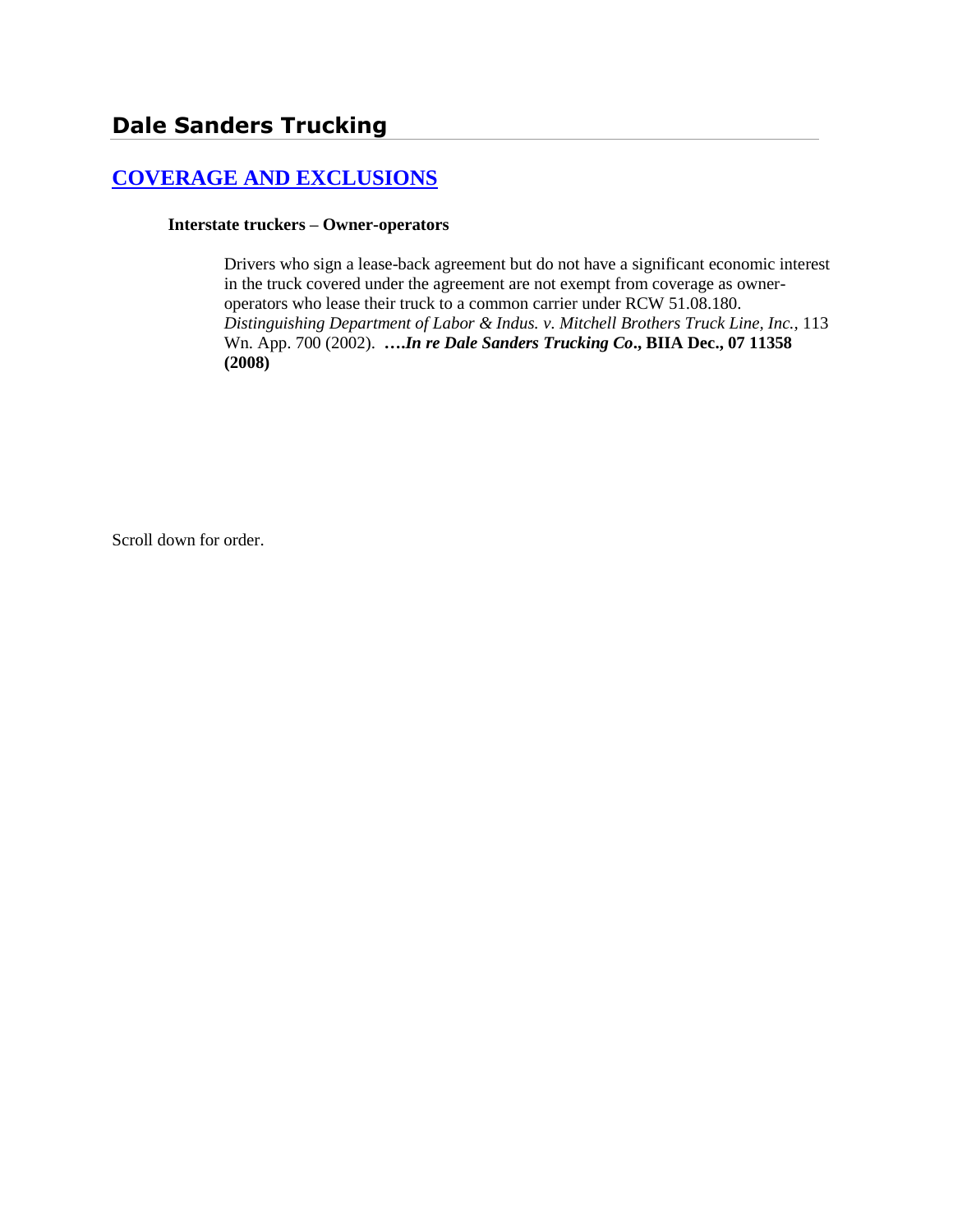## **BEFORE THE BOARD OF INDUSTRIAL INSURANCE APPEALS STATE OF WASHINGTON**

**)**

1 **IN RE: DALE SANDERS TRUCKING CO ) DOCKET NO. 07 11358**

**FIRM NO. 457,792-02 ) DECISION AND ORDER**

APPEARANCES:

2

3 4

5

6

7

8 9

10

18

Firm, Dale Sanders Trucking Co., by Reinisch Mackenzie, P.C., per Steven R. Reinisch

Department of Labor and Industries, by The Office of the Attorney General, per Courtlan P. Erickson, Assistant

11 12 13 14 15 16 17 The firm, Dale Sanders Trucking Co., filed an appeal with the Board of Industrial Insurance Appeals on February 7, 2007, from an Order and Notice Reconsidering Notice and Order of Assessment of the Department of Labor and Industries dated February 5, 2007. In this order, the Department affirmed Notice and Order of Assessment No. 0420677, dated August 14, 2006, in which it assessed the firm industrial insurance premiums, interest, and penalties due and owing the State Fund for the 1st though 4th quarters of 2005, including penalty for failure to keep records, for a total assessment of \$113,508.69. The Department order is **AFFIRMED**.

## **DECISION**

19 20 21 22 Pursuant to RCW 51.52.104 and RCW 51.52.106, this matter is before the Board for review and decision on a timely Petition for Review filed by the Department to a Proposed Decision and Order issued on May 22, 2008, in which the industrial appeals judge reversed and remanded the order of the Department dated February 5, 2007.

23 24 The Board has reviewed the evidentiary rulings in the record of proceedings and finds that no prejudicial error was committed. The rulings are affirmed.

25 26 27 28 29 30 31 32 We have granted review because we disagree with the proposed decision to reverse the Department order of February 5, 2007. Although we agree with our industrial appeals judge that the firm failed to establish that its drivers were independent contractors as provided by RCW 51.08.180, RCW 51.08.195, and under the requirements of *White v. Department of Labor & Indus.,* 48 Wn.2d 470 (1956), we do not agree that the drivers were owner-operators engaged in interstate trucking and, therefore, exempt from coverage. For reasons to be discussed below, we believe the Department was correct to assess the firm premiums for hours attributed to work preformed by the firm's truck drivers.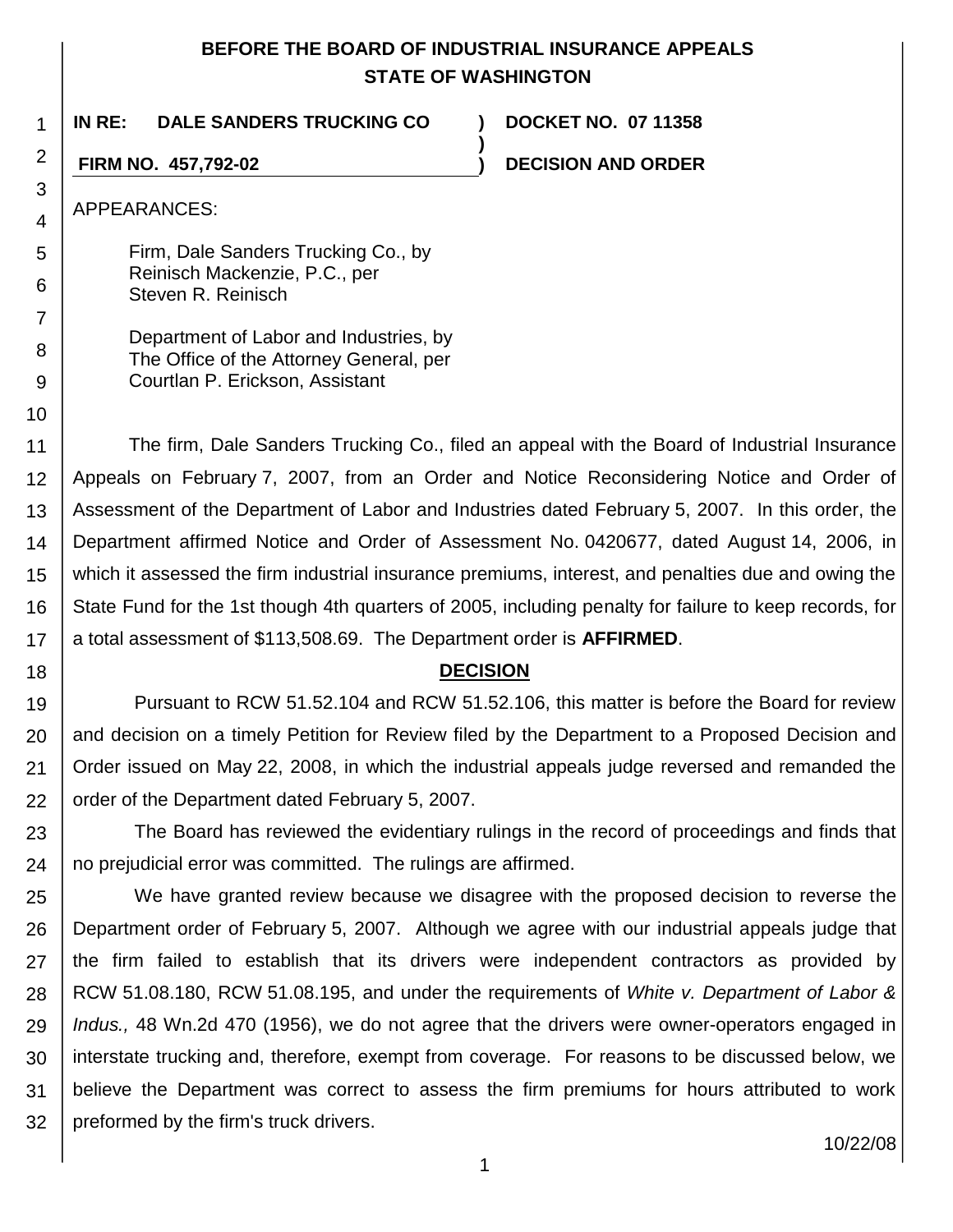1 2 3 4 5 6 7 8 Dale Sanders is the owner of Dale Sanders Trucking Co., which has been in business since 2000 as an interstate trucking operation. In the relevant year, 2005, Dale Sanders Trucking Co. operated 12 tractors and 17 trailers. During 2005, the firm used various drivers to operate its equipment, and considered the drivers independent contractors. The following drivers operated equipment during all or a portion of 2005: Bryan Schultz, Jerrold Webb, Hubert Hancock, John Kruse, Maris Liepins, Bernard Russell, Frank Colter, Michael Randall, Michael Valentine, Curtis Glace, Jack Denison, Ronald Campbell, Edward MaVey, Rory Miller, Phillip Hoselton, Arthur Gardner, and Stan Jeffery.

9 10 11 12 13 14 15 16 17 18 19 20 21 Mr. Sanders testified on behalf of the firm. He stated that all the drivers signed an agreement (Exhibit 1) and Contractor Lease and Operating Agreement (Exhibit 2). The agreements provided that each driver was an independent contractor. The firm retained a portion of the driver's income as a lease payment on the trucks, which they drove and leased back to the firm. Mr. Sanders asserts that the agreements are the same as used by another trucking company, Mitchell Brothers Trucking. The court of appeals upheld that firm's agreements as establishing the drivers as owner-operators of their trucks and, therefore, exempt from coverage. *Department of Labor & Indus. v. Mitchell Brothers Truck Line, Inc.,* 113 Wash. App. 700 (2002). The term of the Dale Sanders Trucking contracts was 36 or 48 months. At the end of the term, the driver could purchase the truck. No driver has reached the end of the lease period, nor has any driver purchased a truck under the agreement. All drivers operating equipment for the firm operated under the agreement, unlike the circumstances in *Mitchell,* where many drivers were also employed by the firm as employees.

22 23 24 25 26 27 28 29 30 31 32 Mr. Sanders testified that the drivers were able to accept loads or driving assignments from other firms; he was not aware, however, that any driver had done so. Other indicia of ownership claimed by the firm included the ability to take the trucks to their homes or any place they wanted to park them, ability to decline assignments or loads brokered to them by Sanders Trucking, ability to choose their own routes when transporting loads, although they were only paid for the shortest distance, freedom to take time off without asking permission, freedom from periodic performance evaluation by Sanders Trucking, freedom from supervision by Sanders Trucking in the performance of their work, and the ability to hire someone to assist them, including to assist in driving. Mr. Sanders testified that the persons who entered into these agreements were not provided paid vacations, or benefits such as health insurance, sick leave, or disability insurance, and were not guaranteed hours of work. Mr. Sanders states that drivers, at their own expense, purchased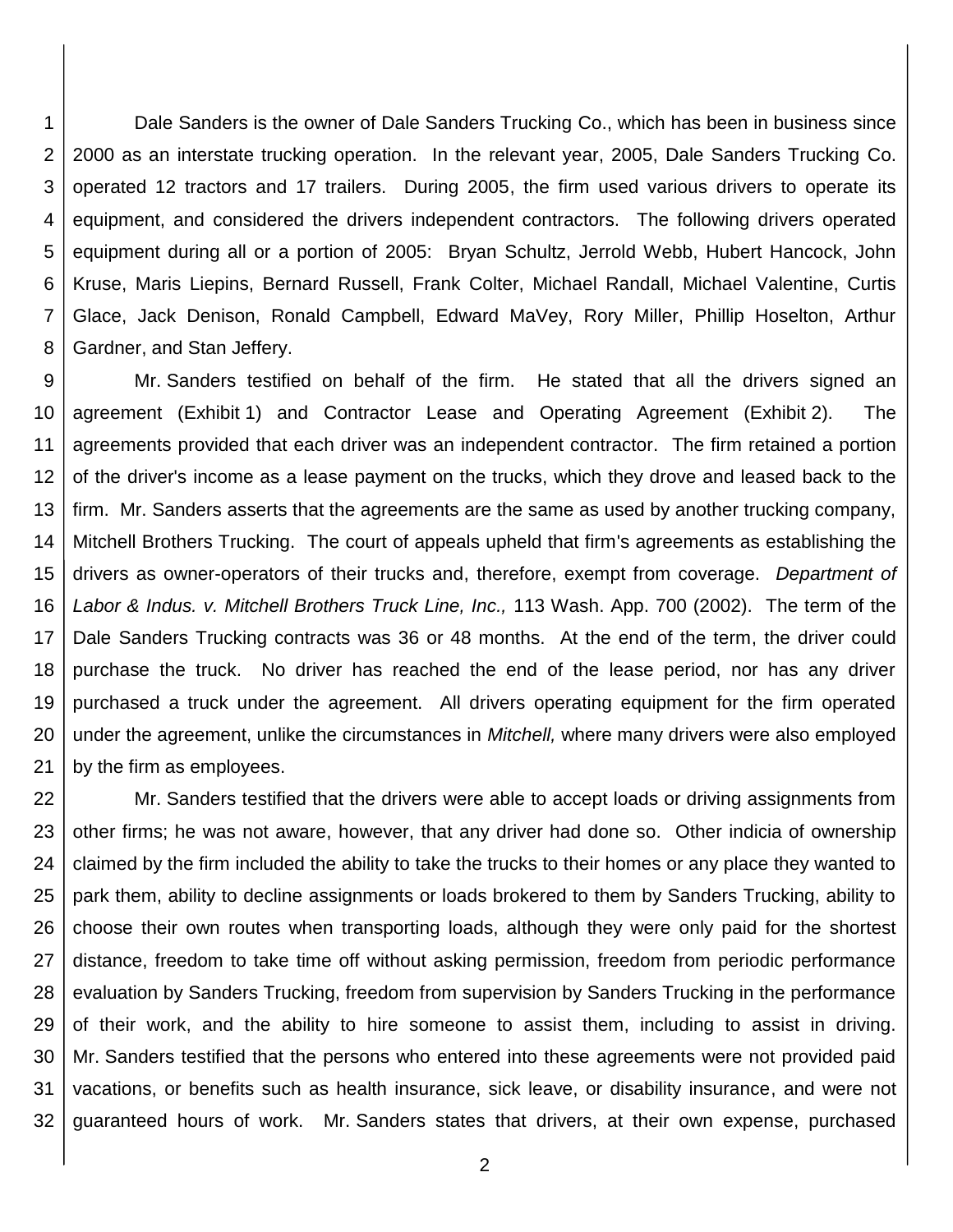1 2 equipment or technology to assist them in running their own businesses as independent contractors.

3 4 5 6 7 8 9 10 11 The firm credited the drivers 91 cents per mile and settled with the drivers every two weeks. 31 cents of the 91 cents per mile was paid to the driver, the remaining amount was recorded in a non-escrow account. The firm deducted any amounts it paid for repairs, maintenance, fuel, and license fees. The remaining amounts would be a credit against the purchase of the truck. The drivers received their pay without deductions or withholdings for taxes. The firm also carried insurance against loss of the trucks, and contrary to the terms of the agreement, did not require the drivers to take out insurance. Drivers were reimbursed for expenses incurred for emergency repairs on the road. In the event the driver purchased the truck at the end of a term, the insurance costs would be deducted from the reserve account.

12 13 14 15 16 Mr. Sanders acknowledged that the drivers who signed the agreements (Ex. Nos. 1 & 2) were not required to provide any tools or equipment; however, he states it was necessary that they be licensed to drive a truck (CDL). Mr. Sanders is aware that none of the drivers who worked for him in 2005 hired other drivers to assist them, and he acknowledges that performing the work did not require, by its nature, that the drivers hire someone else to help them.

17 18 19 20 Mr. Sanders testified that at the expiration of the lease terms the drivers had the option to purchase their trucks for the residual value. Mr. Sanders acknowledges that the agreements with the drivers saved the firm certain costs, but also states he intended that the leasing arrangement would offer the lease operators the opportunity to become owners of the trucks.

21 22 23 24 25 Stanley Jeffery, who has been driving commercial trucks since 1994 and has known Mr. Sanders since the latter part of 1999, was called as a witness by the firm. Mr. Jeffery considers himself to have been an independent trucker in 2005 driving for Sanders Trucking and acknowledges that he signed agreements with Sanders Trucking. He understands that at the end of a contract period and completing purchase of a truck he was driving, he would own the rig.

26 27 28 29 30 31 32 Mr. Jeffery considers the truck he is driving to be his own truck. In his truck, Mr. Jeffery has installed his own stereo, TV, VCR, DVD player, satellite radio, and refrigerator. Mr. Jeffery testified that he has the option to choose not to work some days, and has done so. He believes he could use his truck for purposes other than income production, such as volunteer hauling. Mr. Jeffery also believes that he has the option to contact a broker directly for loads rather than going through Sanders Trucking; however, he has not done this. Mr. Jeffery states that Sanders Trucking keeps him busy.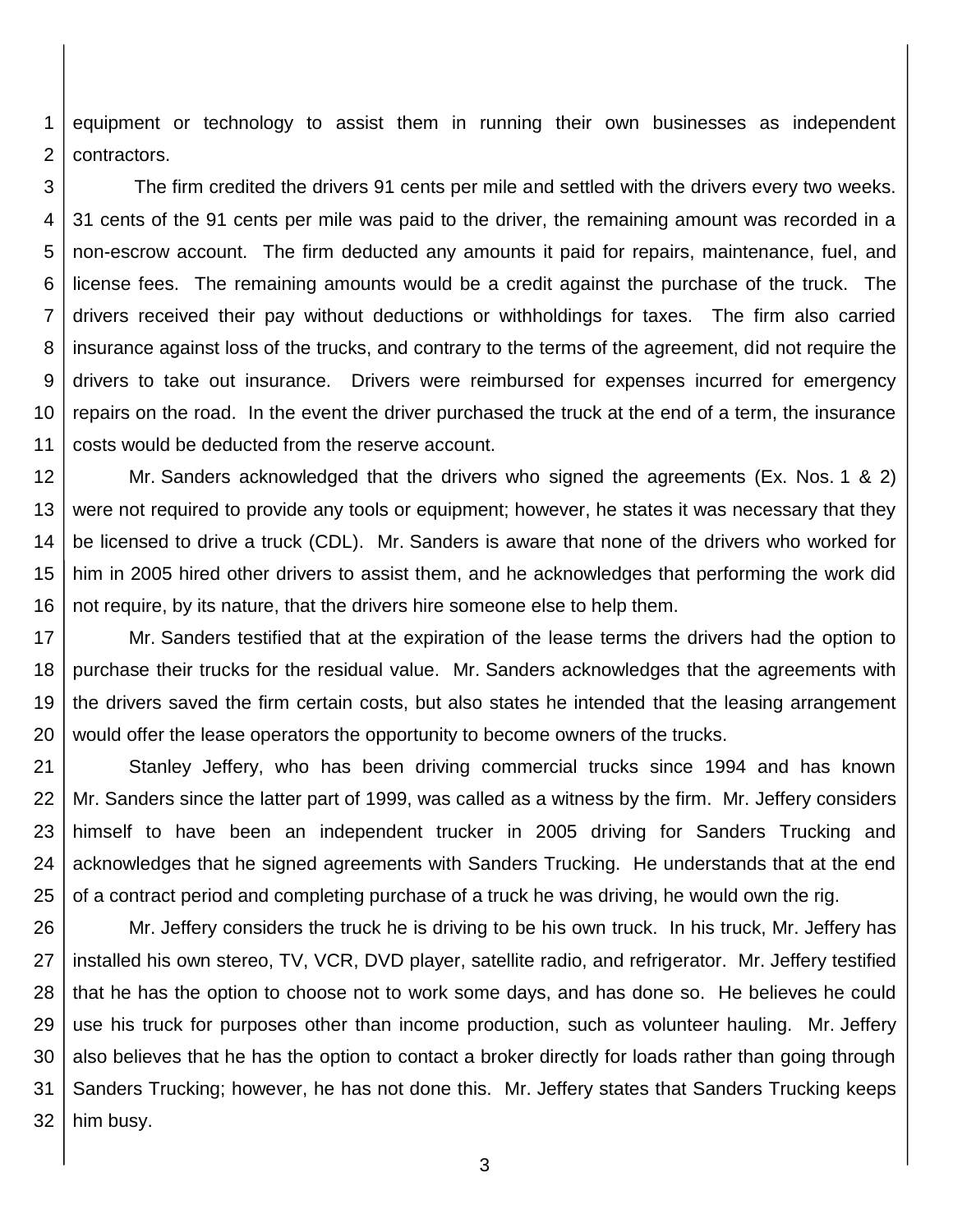1 2 3 4 5 6 7 8 9 10 11 12 Mr. Jeffery has driven various trucks on lease contract with Mr. Sanders, never reaching the end of a lease agreement before he upgraded to what he believed was a better truck. He has never purchased one of the trucks because he did not want to do so. Mr. Jeffery understands that Mr. Sanders owns the truck, until Mr. Jeffery decides to purchase it. Mr. Jeffery believes he is in business for himself, and sees benefit in the tax deductions, including a home-office space deduction, although he does not take depreciation deductions on the truck. He does not have a UBI number for his trucking business, nor is he registered with the Department of Revenue. Mr. Jeffery uses a bookkeeping service. He keeps his driver logs by computer. Mr. Jeffery states the only time he talks to Mr. Sanders is when he needs something repaired. He considers himself free from control by Sanders Trucking. Until sometime near in time to his testimony, Mr. Jeffery did not understand that he was leasing the truck back to the firm. Nor did he understand that he could allow someone else to drive his truck.

13 14 15 16 17 18 19 20 21 22 23 24 25 Contrasting the testimony of the firm's witnesses was the testimony of two drivers called by the Department. One of the drivers was Mr. Cookson. He states that when hired by Dale Sanders Trucking, he completed a lot of paperwork. Mr. Cookson did not recall signing agreements similar to Exhibits 1 and 2. He testified that there was not a discussion of leasing a truck or buying a truck from Mr. Sanders. Mr. Cookson considered himself an employee of Dale Sanders Trucking because they could tell him what to do. He did not believe he was free to turn down loads. Mr. Cookson did not have an account with the Department of Revenue or the State of Washington, and did not have a UBI number with the state. He took no maintenance or other expense, or depreciation deduction, on his taxes for the truck. The truck he drove belonged to Dale Sanders, and it was never Mr. Cookson's truck except in the sense that it was the truck he drove. Mr. Cookson states he did not insure the truck, never hired or paid another driver to drive it, and was not able to use it for personal business such as hauling loads for someone else. Mr. Sanders paid for the fuel. Mr. Cookson testified he did not lease the truck, and made no lease payments.

26 27 28 Mr. Cookson installed a microwave in the truck, but made no other modifications. Mr. Cookson states Dale Sanders was responsible for other maintenance, and this was done at the trucking company shop.

29 30 31 32 Another driver who testified was Mr. Webb. Mr. Webb was injured while driving for the firm and filed a claim for industrial insurance benefits. It was his claim that prompted the Department to audit the firm. He met Mr. Sanders in September 2004, after answering an ad that said "drivers wanted." Mr. Webb signed some papers, and initialed others, in the process of signing up to go to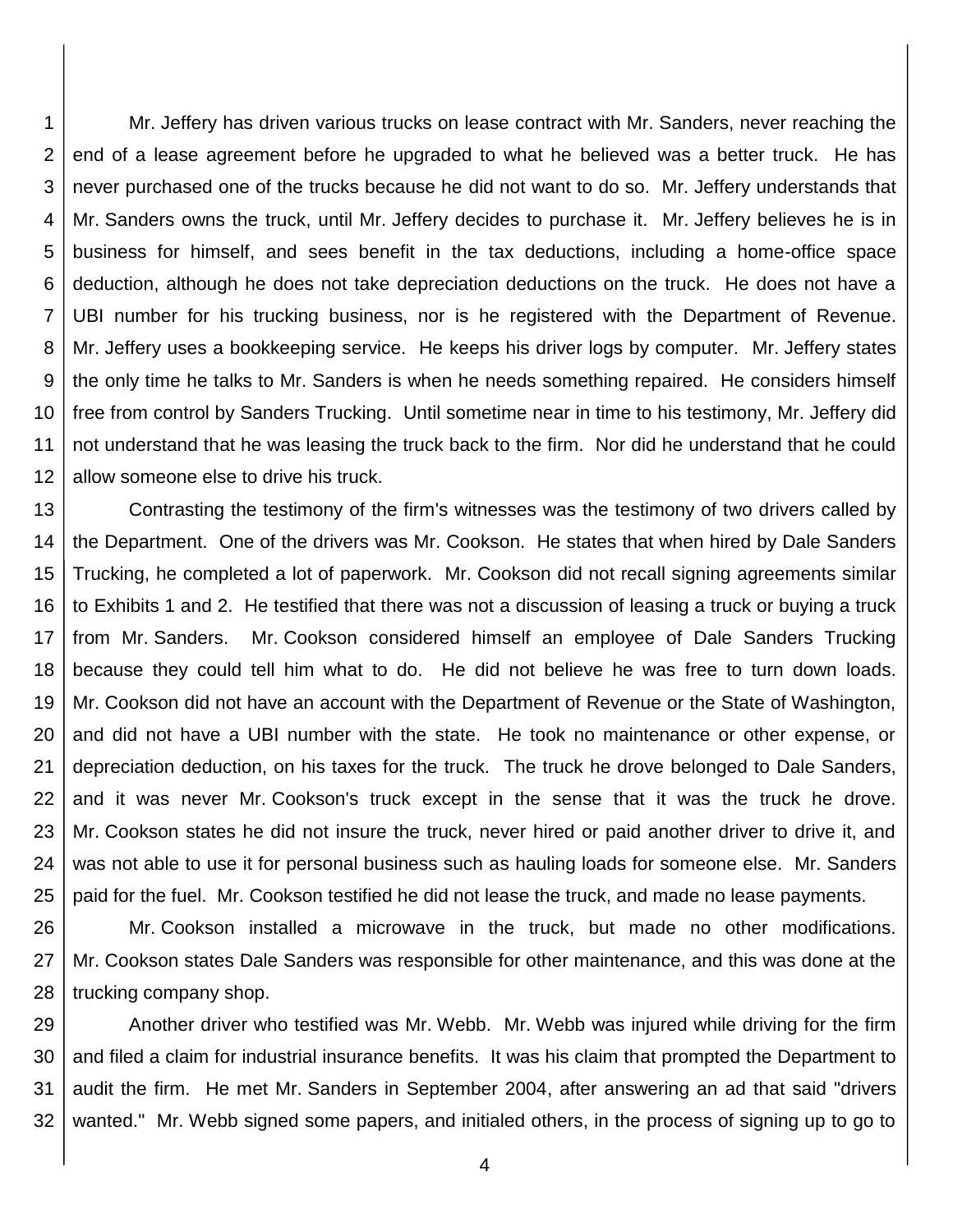1 2 3 4 5 6 work. Mr. Webb testified that he does not remember signing a contract that looks like Ex. Nos. 1 and 2. On cross-examination, Mr. Webb acknowledged copies of his signature on the agreement documents, dated September 12, 2004, at Exhibit No. 7, except for the signature on the last page of that document, and also acknowledged his signature on his time loss notification document at Exhibit No. 8. Mr. Webb testified that he drove for Sanders Trucking for a year and a month before he was hurt. He states that since then he has been drawing compensation and trying to recover.

7 8 9 10 11 12 13 14 15 16 17 Mr. Webb considered himself to be an employee of Sanders Trucking, and not self-employed or in business for himself. His intention, in driving for Dale Sanders Trucking, was not to be selfemployed. He also states that Mr. Sanders owned the truck he drove. Further, Mr. Webb states, he does not remember anybody ever mentioning lease payments, nor was he ever told that he had the option to purchase the truck at any time. Mr. Webb states he would not purchase the truck; he took the job because he was broke and needed to go to work. He just wanted a job driving by the mile. Mr. Webb testified he was not required to make payments on the truck, and does not remember that he was ever aware he was considered to be paid 91 cents per mile, with the amount over 31 cents a mile going into an account for expenses. He does not recall getting any money back as a credit from an account when he stopped driving for Sanders Trucking. Mr. Webb states he did get a bonus of \$50 each month if he delivered all loads on time and there were no problems.

18 19 20 21 22 Mr. Webb testified that he never reported anything on the truck for his own taxes. Mr. Webb does not have a place of business that is eligible for a business tax deduction. The only records he kept while working for Sanders Trucking are his log books. Mr. Webb has no account with the Department of Revenue and no Uniform Business Identifier (UBI) number related to his work with Sanders Trucking.

23 24 25 26 27 28 29 30 Mr. Webb states he could not sell the truck he drove, nor could he hire other drivers to drive the truck. Mr. Webb states he does not know what is meant by personal use of the truck. He did take it home at times, but could not use it to haul a load for a different firm. Mr. Webb was free to choose the route he wanted to drive, but believes every driver does that. Mr. Webb never declined a load from Sanders Trucking, and does not know if he could have done so, but acknowledges that on one occasion he asked for a different load. Mr. Webb tried to check in with Sanders Trucking every day, and occasionally contacted brokers at their instruction. When driving, Mr. Webb brought wrenches, pliers, and a pry-bar for light maintenance on the truck, such as adjusting brakes.

31 32 Mr. Webb testified he drove Truck No. 13 until about the last month he was with Dale Sanders Trucking, then asked for another truck that would have more room inside the cab.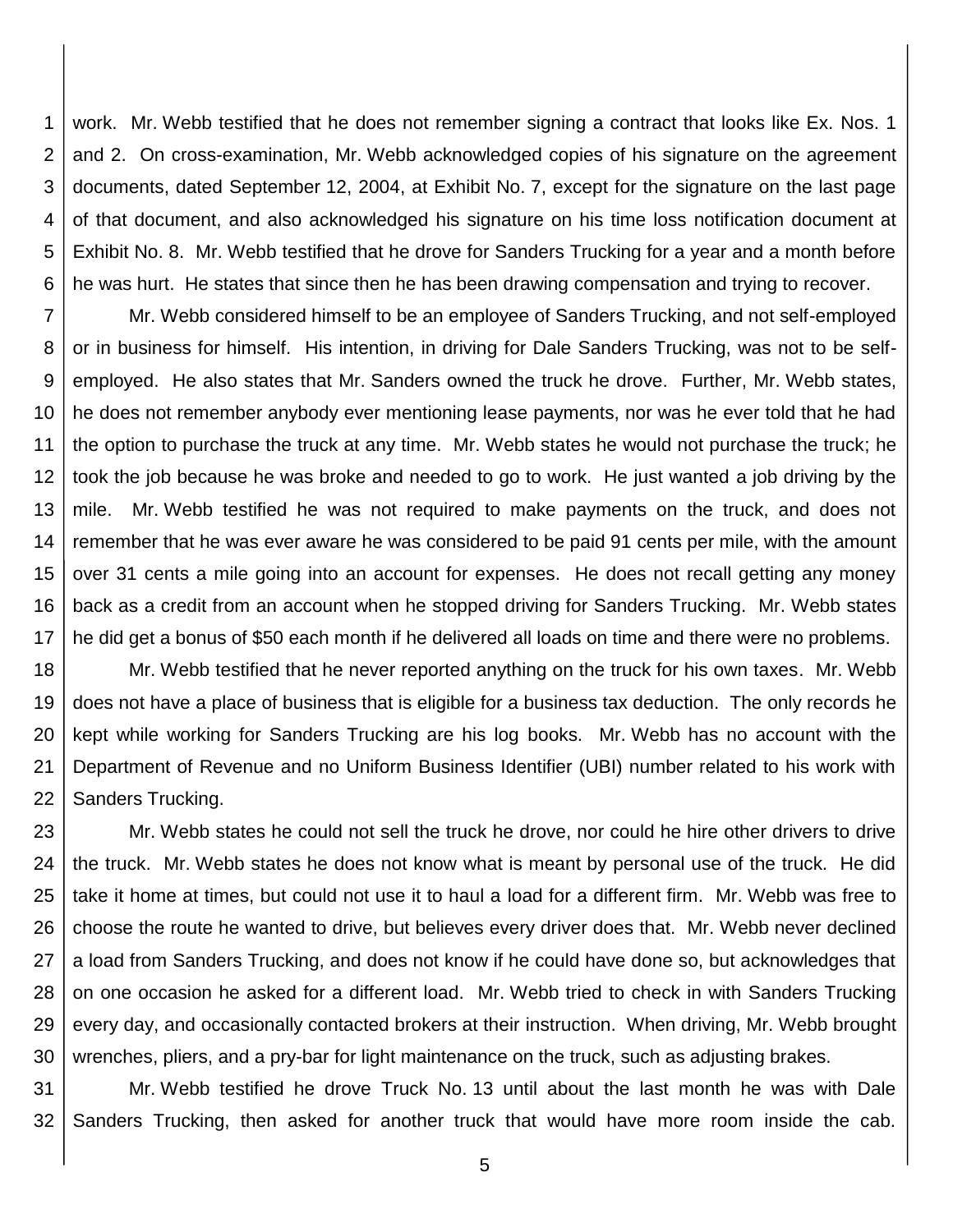1 2 Thereafter, he drove Truck No. 15, a cab-over truck. Mr. Webb testified that in changing trucks he did not sign a new contract.

3 4 5 6 7 8 9 10 As stated at the onset, Dale Sanders Trucking asserts that the drivers were exempt under RCW 51.08.180(1) and the holding in *Department of Labor & Indus. v. Mitchell Brothers Truck Line, Inc.,* 113 Wash. App. 700 (2002). We conclude that there are significant differences in the circumstances established in *Mitchell Brothers* and the circumstances involved with Dale Sanders Trucking. These differences require a different result. In *Mitchell Brothers,* the court concluded that the drivers enjoyed rights comparable to ownership. Although the signed agreement may have been similar, the significant difference in the way in which Dale Sanders Trucking administered its business leads to a different result.

11 12 13 14 15 16 17 18 19 20 21 We begin our analysis keeping in mind two important tenets of industrial insurance. First, the firm, as the appealing party, has the burden of proving that the Department was incorrect in finding the drivers covered under industrial insurance. Second, there are statutory provisions that favor coverage. RCW 51.12.010 states, "This title shall be liberally construed for the purpose of reducing to a minimum the suffering and economic loss arising from injuries and/or death occurring in the course of employment." The Industrial Insurance Act provides for mandatory coverage unless specifically excluded by a provision of the Act. Any exclusion shall be strictly construed in favor of finding coverage. Accordingly, the provisions of the title are to be liberally construed in the worker's favor. RCW [51.12.010;](https://www.lexis.com/research/buttonTFLink?_m=d944bcfd14e1e6ececeac3fb3645e17c&_xfercite=%3ccite%20cc%3d%22USA%22%3e%3c%21%5bCDATA%5b144%20Wn.%20App.%201%5d%5d%3e%3c%2fcite%3e&_butType=4&_butStat=0&_butNum=83&_butInline=1&_butinfo=WASH.%20REV.%20CODE%2051.12.010&_fmtstr=FULL&docnum=4&_startdoc=1&wchp=dGLzVtz-zSkAB&_md5=f18ab001ebf0fa24a764679898031fef) *McIndoe v. Dep't. of Labor & Indus.,* 144 Wn.2d 252, 256-57, 26 P.3d 903 (2001). It follows that the Act should be liberally construed in favor of finding coverage for workers unless they are otherwise exempt from mandatory coverage.

22 23 24 25 26 27 28 29 30 31 32 In concluding that the drivers were not exempt from coverage, we believe it is significant that the drivers for Dale Sanders Trucking did not have a choice in signing the agreements. If they wanted to work for Dale Sanders Trucking, they had to sign the agreements. Mitchell Brothers drivers had a choice; the firm hired many of its drivers as employees. For Dale Sanders, none of the drivers were employees. Mitchell Brothers started the lease-back program as a mechanism to attract more drivers. Dale Sanders did not establish the same basis for the lease-back; rather it appears that the firm's program was established for the financial benefits of not paying workers compensation premiums. None of the drivers who testified suggested that they signed the contract because they wanted to purchase the trucks; two of the three who testified did not even know about the purchase option. They did not realize that they were considered to be paid more than their take home, with the rest being credited to an account. Nor were they aware of any insurance-related or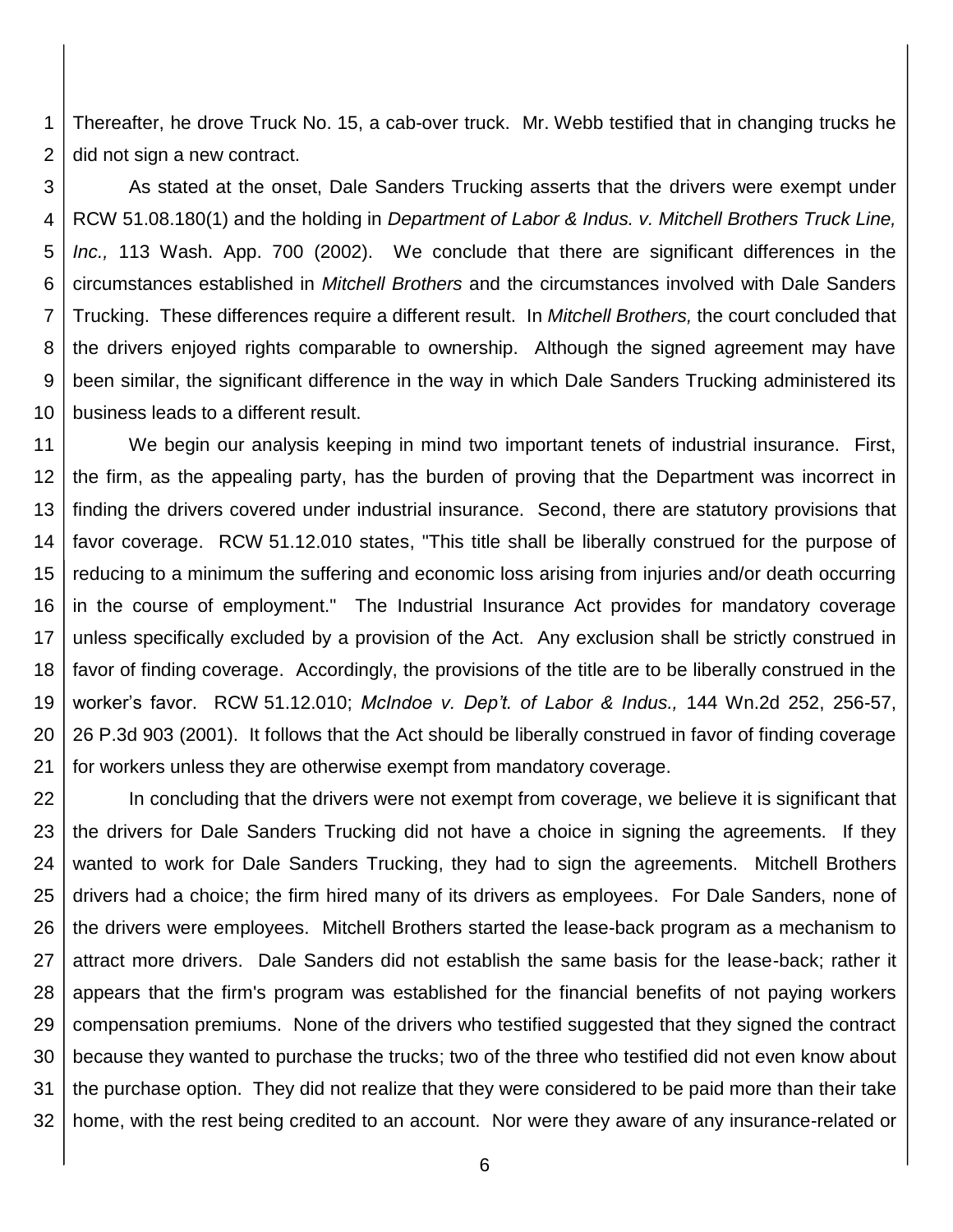1 2 loss-related financial responsibility they had. A number of drivers for Mitchell Brothers purchased their trucks at the end of the lease period, none of Dale Sanders' drivers did.

3 4 5 6 7 In *Mitchell Brothers,* the court concluded that the drivers had a substantial economic interest in the trucks. They operated the trucks for their own financial gain. They paid the operating expenses and were responsible for damage or loss. They deducted depreciation on their taxes; the Dale Sanders drivers did not. Because Mitchell Brothers' drivers bore the risks of ownership as well as its benefits, the court concluded that they were owner-operators, exempt from coverage.

8 9 10 11 12 13 14 15 Dale Sanders drivers did not pay for insurance. In contradiction to the provisions of the agreement, the firm secured and paid the insurance on the trucks. In addition, the non-escrow reserve account does not establish that the drivers were responsible for maintenance, fuel, or license fees. The only point at which they would face any economic impact of those expenses would be when they exercised the option to buy a rig at the end of the lease term. They did not have to make a monthly lease payment, unlike the drivers for Mitchell Brothers. The drivers did not have a significant economic interest in the trucks such as contemplated by the court in *Mitchell Brothers.*

16 17 18 19 20 21 22 23 The realities of the administration of the contract with this firm reveal a substantially different relationship between Dale Sanders Trucking and its drivers from the relationship considered in *Mitchell Brothers.* The firm did not abide by the contract provisions; the drivers did not enjoy a significant economic interest in the trucks; and the drivers did not enter into the contract with the intent of purchasing the trucks. The drivers were not treated as owners by the firm and did not regard themselves as such. We conclude that the firm's drivers were not owners of the trucks they drove for Dale Sanders Trucking and RCW 51.08.180(1) does not exempt them from coverage. The Department's assessment must be affirmed.

## **FINDINGS OF FACT**

1. On August 14, 2006, the Department of Labor and Industries issued Notice and Order of Assessment No. 0420677, in which it determined industrial insurance taxes, premiums, and interest, including a penalty for records not kept, were due and owing the State Fund by the firm for the first through fourth quarters of 2005, for a total assessment of \$113,508.69. On September 12, 2006, the firm filed a Protest and Request for Reconsideration of the Department order.

24

25

26

27

28

29

- 30 31 On February 5, 2007, the Department issued Order and Notice Reconsidering Notice and Order of Assessment No. 0420677, in which it affirmed the order dated August 14, 2006.
	- 7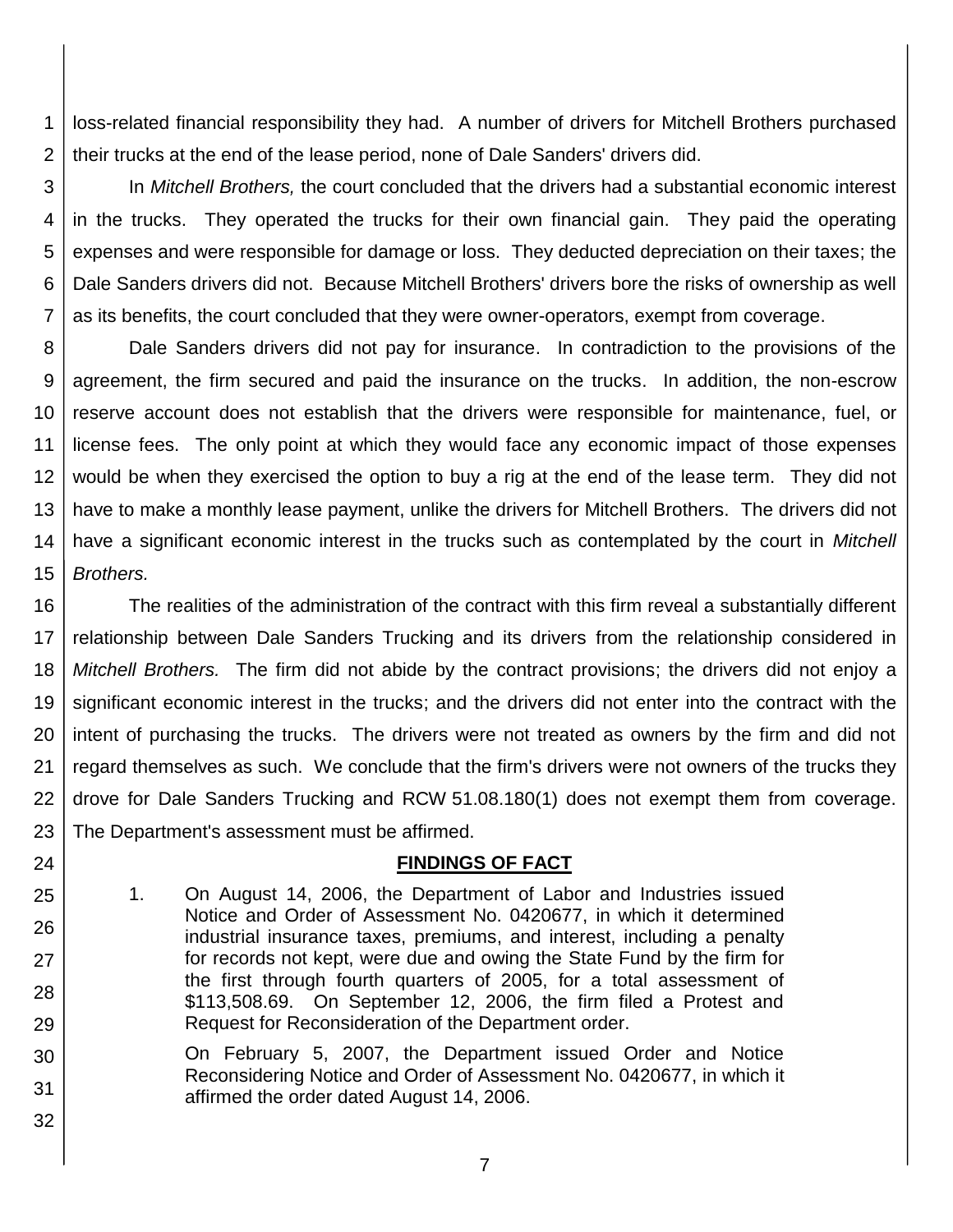On February 7, 2007, the firm filed with the Board of Industrial Insurance Appeals a Notice of Appeal of the February 5, 2007 Order and Notice Reconsidering Notice and Order of Assessment No. 0420677. On March 2, 2007, the Board granted Docket No. 07 11358.

- 2. During calendar year 2005, Dale Sanders Trucking had up to 12 trucks. It required 17 drivers to sign agreements by which the drivers leased the trucks back to Sanders Trucking, a common carrier, and operated the trucks. The drivers each signed agreements by which they each leased a truck for a fixed term and monthly payments, and had an option to buy the truck for the residual value of the vehicle at the conclusion of the lease term. The drivers received a twice monthly settlement of 31 cents per mile; an amount equal to the additional revenue from operation of the truck (about 60 cents per mile) was credited to an account maintained by Dale Sanders Trucking. Dale Sanders Trucking paid for fuel, license fees, maintenance, insurance, and repairs on the trucks. In the event of damage to a truck, the driver was responsible for cost of the deductible on the insurance policy. In the event of loss of cargo, the driver paid the loss, although this amount might be advanced by Dale Sanders Trucking. At the completion of a lease term, if the driver exercised the option to purchase the truck, the costs of fuel, licenses, maintenance, insurance, and repairs of the truck would be deducted from the account, and the balance applied toward the residual value of the vehicle.
	- 3. Drivers were paid mileage for the shortest route distance, but were free to take other routes. The 17 drivers bore the costs of food and lodging, could choose not to accept a load, and were permitted to install personal items such as radios, televisions, refrigerators, and microwaves in the cab of their trucks. Unless a vehicle was unavailable due to maintenance or repair, the drivers drove only their own leased vehicle. They could park their trucks at locations of their choosing, and could use their trucks for purposes other than business, and could carry loads obtained from sources other than Dale Sanders Trucking. The drivers primarily carried interstate loads along the Interstate 5 corridor between Washington and locations in California.
- 4. Dale Sanders Trucking did not withhold federal income taxes or social security payments from the 31 cents per mile paid in the twice monthly settlements, nor did Dale Sanders Trucking make any workers' compensation premium payments for the drivers. The drivers were given a 1099-form reflecting payments made to them in 2005. They were responsible for their own federal income taxes. The 17 drivers did not all take advantage of federal tax deductions available to them. There is no evidence that any of these registered with any department of the State of Washington as an independent contractor, or that any had a Uniform Business Identifier number with the State. The drivers did not make monthly lease payments to the firm.
- 5 6 7 8 9 10 11 12 13 14 15 16 17 18 19 20 21 22 23 24 25 26 27 28 29 30 31

32

1

2

3